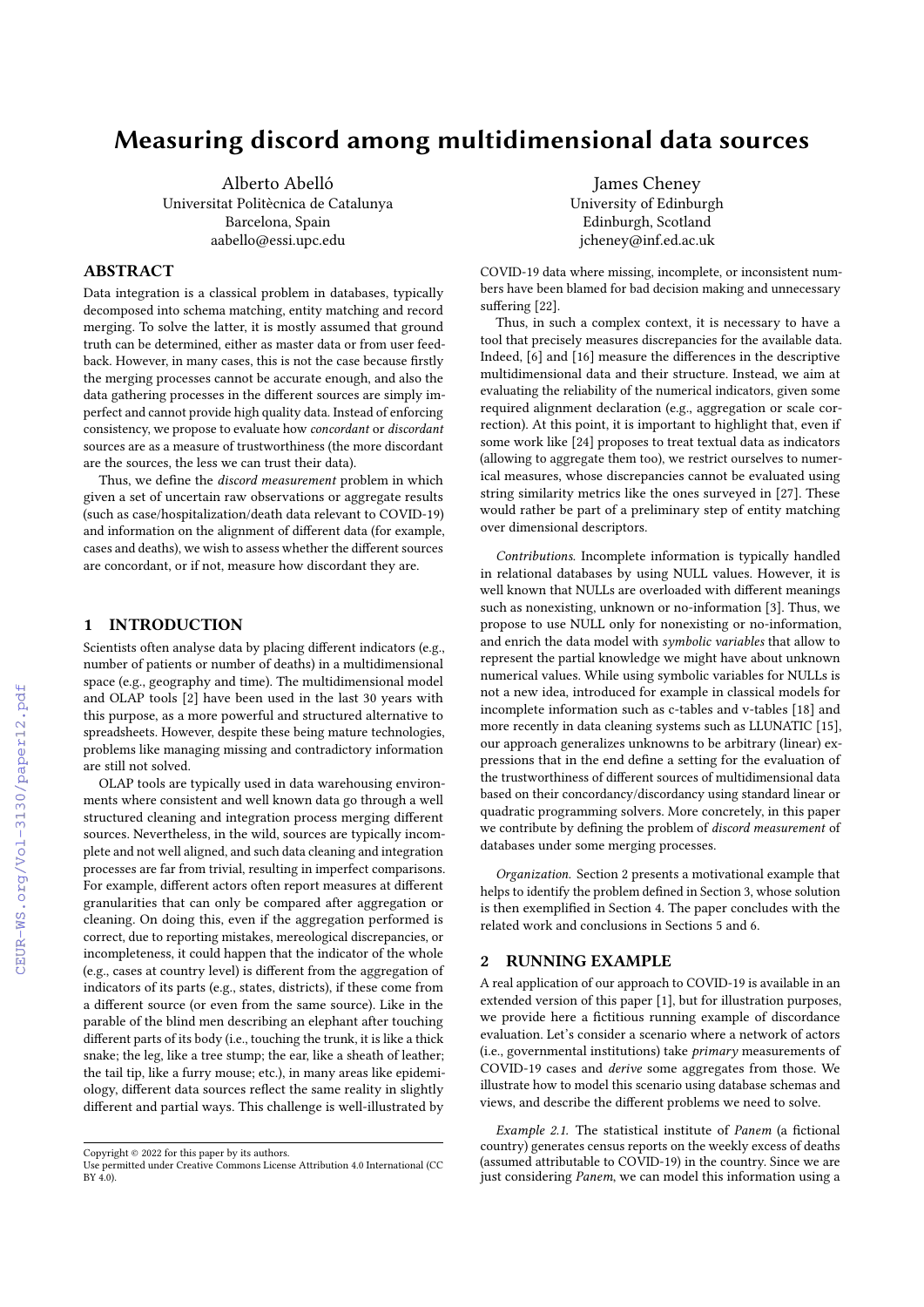<span id="page-1-0"></span>

Figure 1: Panem's map with epidemiological information

table (primary key underlined) indicating the number declared per week:

Census (week, deaths)

We would have greater trust in multiple consistent reports of the same quantity if they had been obtained independently; if they all came from a single source, we would be more skeptical. Therefore, in an epidemiological verification process, we gather different complementary sources of information providing surrogates or approximations to the desired measurements.

Example 2.2. Suppose that Panem, as depicted in Fig. [1,](#page-1-0) comprises thirteen districts  $(D_I, \ldots, D_{XIII})$ . In each district, there are several hospitals and a person living in  $D_i$  is monitored by at most one hospital. Hospitals report their number of cases of COVID-19 to their district governments, and each district government reports to the Ministry of Health (MoH).

Given their management autonomy, the different districts in Panem use different and imperfect monitoring mechanisms and report separately the COVID-19 cases they detect every week. Despite being gathered at health facilities, Panem is only reporting to the Centre for Disease Prevention and Control (CDC) partial information at the district level and the overall information of the country. We can model this using relational tables with the weekly district and country information.

Reported District (district, week, cases) ReportedCountry (week, cases)

In an idealized setting, we would expect to know all the relationships and have consistent measurements for each primary attribute, and each derived result would be computed exactly with no error. However, some relationships may be unknown and both primary and derived attributes can be noisy, biased, unknown or otherwise imperfect.

Example 2.3. The following view aggregates the district-level for each week, which should coincide with the values per country:

```
CREATE VIEW AggReported AS
SELECT week, SUM(cases) AS cases
FROM Reported District GROUP BY week;
```
Moreover, it is already known that COVID-19 mortality depends on the age distribution and vaccination status of the population, but let us assume an average Case-Fatality Ratio (CFR) of 1.5% which is reasonable for an unvaccinated population. In terms of SQL, we would have the following view which estimates

the number of deaths based on the number of reported cases in the country.

CREATE VIEW Inferred AS SELECT week,  $0.015*$  cases AS deaths FROM ReportedCountry;

<span id="page-1-1"></span>Example 2.4. Ideally, if all COVID-19 cases were detected, and we knew the exact CFR as well as the effects of the pandemic in other causes of death, the week should unambiguously determine the number of cases and deaths (i.e., information derived from reported cases, both at district and country levels, and mortality in the census must coincide). In terms of SQL, these constraints could be checked using assertions like the following.

CREATE ASSERTION SumOfCases CHECK (NOT EXISTS (SELECT \* FROM ReportedCountry r JOIN AggReported a ON  $r$ . week=a. week WHERE  $r$ . cases <>a. cases ) ); CREATE ASSERTION NumberOfDeaths CHECK (NOT EXISTS (SELECT \* FROM Census c JOIN Inferred i ON  $c$ . week= i. week WHERE  $c$ . deaths <> i. deaths ) );

Thus, we see that SQL already provides the required mechanisms to freely align the different sources and impose the coincidence of values. Nevertheless, as explained above, achieving exact consistency seems unlikely in any real setting. Indeed, using existing techniques it is possible to check consistency among data sources when there is no uncertainty, but it is not straightforward, in the presence of unknown NULL values or suspected error in reported values, to determine whether the various data sources are consistent with the expected relationships.

Example 2.5. It is easy to see that the following database is not consistent with our view specification, in part because the cases of a district (i.e.,  $D_{XIII}$ ) are not reported, but also the second assertion is violated (i.e., too many people died—20—compared to the inferred number based on the cases reported and the CFR only 15).

```
Reported District ("I", "2110W25", 75)
. . .
R e p o r t e d D i s t r i c t ( " XII " , " 2110W25 " , 7 5 )
A g gRepo r ted ( " 2110W25 " , 9 0 0 )
ReportedCountry ("2110W25", 1000)
Inferred ("2110W25", 15)
Census ( " 2110W25 " , 2 0 )
```
Indeed, using existing mechanisms, we can easily detect the problem (i.e., assertion violations). However, we cannot measure how far are the data from really being consistent. For example, the country reporting a thousand cases would violate as many assertions as if reporting one million, but its degree of inconsistency with the other sources is absolutely different.

## 3 PROBLEM FORMULATION

We aim at extending DBMS functionalities for accurate concordancy evaluation in the presence of overlapping sources for the same numerical data. Given on the one hand the queries and views specifying the expected behavior (a.k.a. alignment of sources), and on the other the data corresponding to observations of some of the inputs, intermediate results, or (expected) outputs, is the observed numeric data complete and concordant considering the alignment specification? If there is missing data, can the existing datasets be extended to some complete instance that is concordant? Finally, how far from being fully consistent are the numerical data?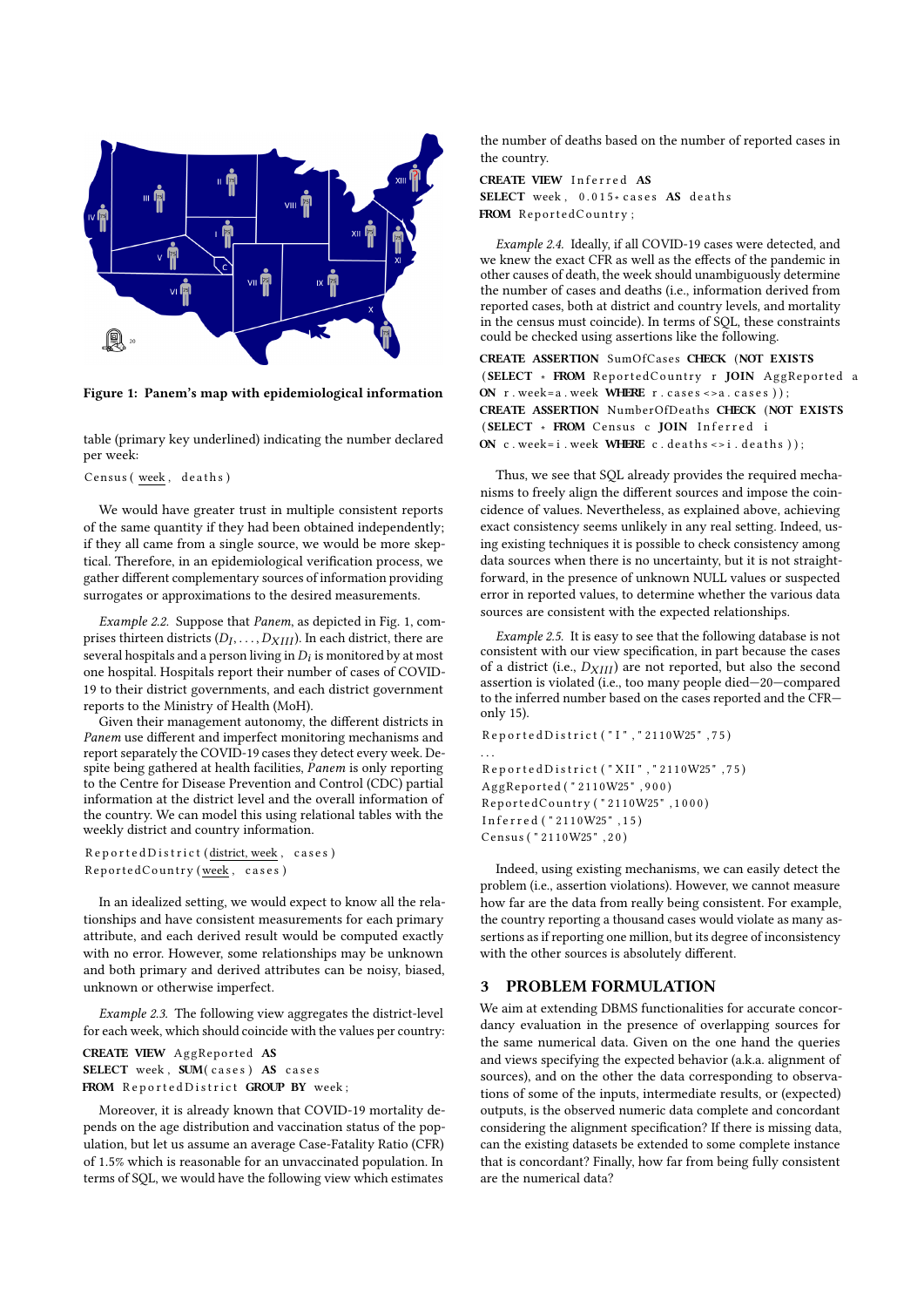Given such an idealized scenario (specified by its schema and views) and a collection of actual observations (both primary and derived), we can still consider two different problems:

- <span id="page-2-0"></span>(A) Value estimation: estimate the values of numerical attributes of interest (e.g., the number of cases and deaths across Panem) that make the system consistent.
- <span id="page-2-1"></span>(B) Discord evaluation: Evaluate how far is the actual, discordant dataset from an idealized concordant one.

Problem [\(A\)](#page-2-0) is the well-studied statistical estimation problem. However, many sources behave as black boxes, and it can be very difficult to precisely quantify the uncertainty and underlying assumptions in many situations, especially where the interrelationships among different data sources are complex. Instead, we consider problem [\(B\).](#page-2-1) Given a (probably incomplete but overlapping) set of instances, we assume only a merging process specification in the form of expectations about their alignment, expressed using database queries and views. Our goal in this paper is not to find a realistic estimate of the true values of unknown or uncertain data, but instead to quantify how close the data are to our expectations under the given alignment. It is important to clarify that while the approach we will adopt does produce estimates for the uncertain values as a side-effect, they are not guaranteed to have any statistical validity unless additional work is done to characterize the sources of uncertainty, which we see as a separate problem.

Therefore, the key contribution of this paper is that both checking concordance and measuring discord can be done by augmenting the data model with symbolic expressions, and this in turn can be done consistently and efficiently in a RDBMS with the right set of algebraic operations. Indeed, we define and measure the degree of discordance of different data sources with complementary multidimensional information, where uncertainty may arise from NULLs standing for unknown values, or reported measurements that have some unknown error. To do so, we need to (1) define a variant of relational algebra for queries over (sets of) finite maps represented as symbolic tables, (2) formally define the concordance and discordance problems, and (3) show that they can be solved by reduction to linear or quadratic programming, respectively.

#### 4 PROPOSED SOLUTION BY EXAMPLE

The basic idea in this paper is to represent unknown real values with variables, which can occur multiple times in a table, or in different tables, representing the same unknown value, and more generally unknown values can be represented by symbolic (linear) expressions in  $\mathbb{R}[X]$ . However, key values used in keyfields are required to be known. This reflects the assumption that the source database is partially closed [\[14\]](#page-4-0), that is, we assume the existence of master data for the keys (i.e., all potential keys are coincident and known).

Definition 4.1. A symbolic table, or s-table  $R : K \triangleright V$  is a table (with the name prepended with  $\circledS$ ) in which key attributes  $K$  are mapped to discrete non-null values and value attributes  $V$  are mapped to symbolic expressions in  $\mathbb{R}[X]$ .

Suppose we are given an ordinary database instance, which may have missing values (i.e., NULLs) and uncertain values (i.e., reported values which we do not believe to be exactly correct). To allow such situation, we replace values with symbolic expressions containing variables. This can be done in many ways, with

different justifications based on the application domain. For example, we can replace uncertain values  $v$  with " $v \cdot (1 + x)$ " (or simply x if  $v = 0$ ) where x is an error variable. On the other hand, to handle NULLs in s-tables we simply replaced each NULL with a distinct variable.

<span id="page-2-2"></span>Example 4.2. It is easy to see that there are many possibilities of assigning cases of COVID-19 to the different districts of Panem that add up to 1,000 per week, and consequently improve the consistency of our database, which may be easily represented by replacing constants by symbolic expressions "75(1 +  $x_i$ )", where  $x_i$  is an error parameter representing that cases may be missed or overreported in every district. The cases for district  $D_{XIII}$ , that were not reported at all, could then be simply represented by a variable  $x_{XIII}$ . On the other hand, we also know that attributing all the excess deaths to COVID-19 involves some imprecision, so we should apply some error term " $(1 + z)$ " to the numbers coming from the census, too. Nevertheless, this may not completely explain the mismatch between cases reported at the country level and deaths, and there might also be some doubly-counted or hidden cases in *Panem* (for example in the Capitol which is assumed not to have any cases), which we represent by variable " $(1+y)$ ". Therefore, s-tables  $\circledS$  *Reported District* :  ${district, week} \rightarrow {cases},$  (SReported Country : {week} $\triangleright$  {cases} and  $\mathcal{S}$ Census : {week}  $\triangleright$  {deaths} would contain:

```
(\text{S}) Reported District ("I","2110W25", 75 *(1 + x_I))
. . .
(\text{\textcircled{S}} Reported District ("XII", "2110W25", 75 *(1 + x_{XII}))
(\S Reported District ("XIII", "2110W25",x_{XIII})
```

```
\circ Reported Country ("2110W25", 1000 * (1+ y))
```
 $\odot$ Census ("2110W25", 20 \* (1+z))

<span id="page-2-3"></span>Example 4.3. Given the s-tables in Example [4.2,](#page-2-2) the SQL views in Section [2](#page--1-14) can be algebraically expressed as:

|  | $\textcircled{SAggReported} := \gamma_{\{week\}; \{cases\}} (\textcircled{SReportedDistrict})$ |
|--|------------------------------------------------------------------------------------------------|
|  | $\circledS Inferred := \varepsilon_{deaths:=0.015*cases} (\circledS ReportedCountry)$          |

Where  $\gamma_{K}$  is an aggregation operation that sums V grouping by  $K;$  and  $\varepsilon_{V_{\textit{new}}:=f(V_{\textit{old}})}$  derives a new value attribute as a (linear) function of the pre-existing ones.

We represent the expected relationships between source and derived data using a generalization of view specification called alignment specifications. Alignment specifications may define derived s-tables as the fusion of multiple views, written  $\circledR \sqcup \circledS T$ . The fusion operator combines the information from two s-tables, resulting in an s-table with constraints that ensure that the values reported for common keys in  $\mathbb{R}$  and  $\mathbb{S}$  are equal.

<span id="page-2-4"></span>Example 4.4. Given the s-tables in Example [4.2](#page-2-2) and queries in Example [4.3,](#page-2-3) the SQL assertions in Example [2.4](#page-1-1) can be specified as:

|  | $\circ$ SumOfCases := $\circ$ ReportedCountry $\sqcup \circledS$ AggReported |
|--|------------------------------------------------------------------------------|
|  | $\circledS$ NumberOfDeaths := $\circledS$ Census $\sqcup \circledS$ Inferred |

The discord is, intuitively, the shortest distance between the actual observed, uncertain data and a hypothetical concordant database instance that is consistent given the constraints introduced by the alignment specification. The more distant from any such concordant instance, the more discordant our data are. Then, the degree of discordance of our database given an alignment and according to a distance metric (a.k.a., cost function) equals the solution to the quadratic programming problem formed by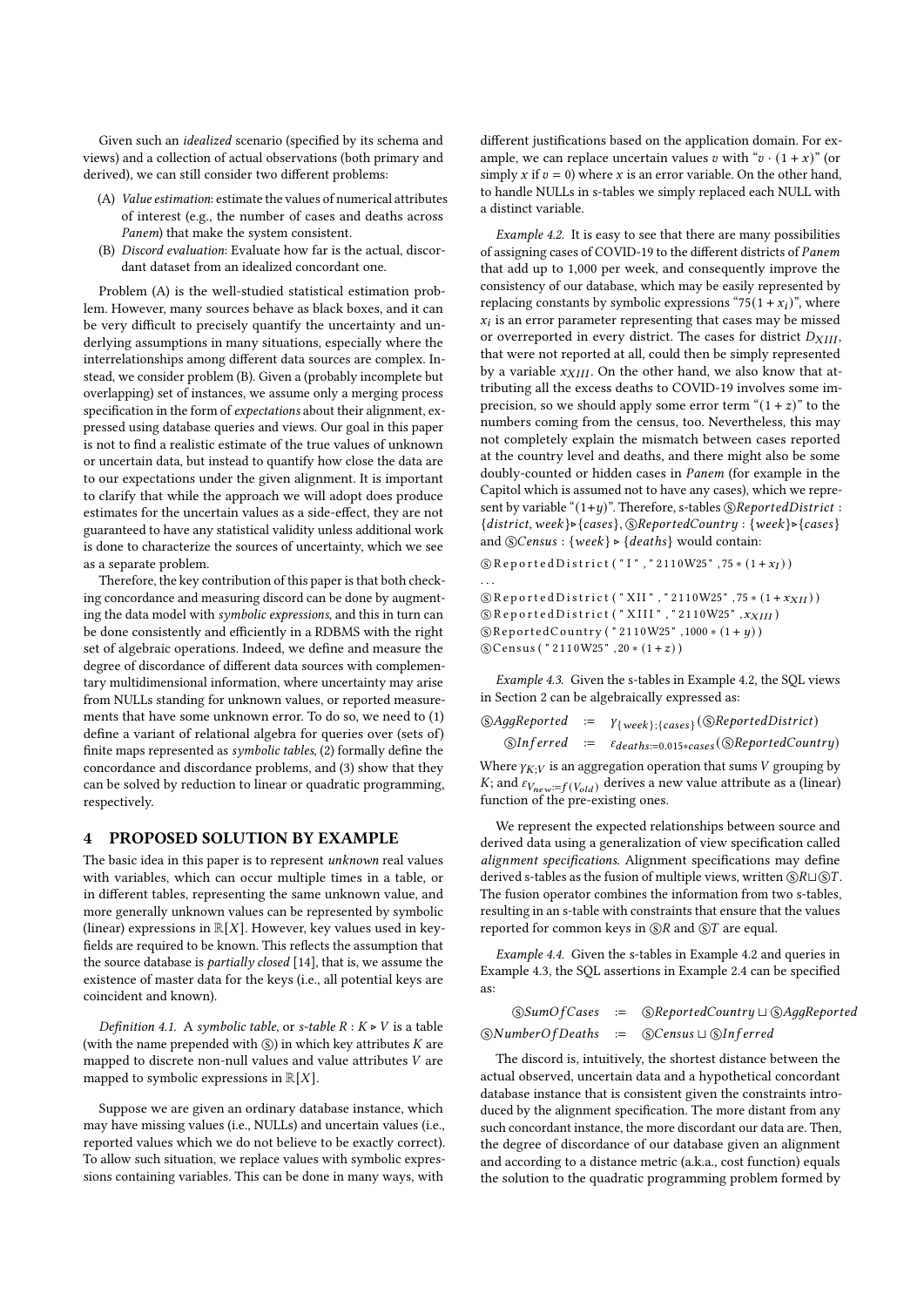minimizing the metric subject to the constraints introduced by coincident instances in different sources found on fusing them with ⊔ operation.

Example 4.5. From the specification in Example [4.4,](#page-2-4) we get the constraints represented by the following system of equations:

$$
1000(1+y) = 75(1+x_1) + \dots + 75(1+x_{12}) + x_{13}
$$
  

$$
0.015 * 1000(1+y) = 20 * (1+z)
$$

Obviously, even considering only positive values for the different variables, that system has many solutions. One solution  $S_1$  consists of taking all  $x_i$  to be zero,  $y = -0.1$  and  $z = -0.325$ . This corresponds to assuming there is no error in the twelve districts' reports and there are no cases in District XIII. Another solution  $S_2$  sets  $x_I = ... = x_{XII} = 0$  and  $x_{XIII} = 100$ , then  $y = 0$ and  $z = -0.25$  which corresponds to assuming  $D_{XIII}$  has all of the missing cases. Of course, whether  $S_1$  or  $S_2$  (or some other solution) is more plausible depends strongly on domain-specific knowledge. Nevertheless, given a cost function assigning a cost to each solution, we can compare different solutions in terms of how much correction is needed (or discord exists). For example, we might consider a cost function that simply takes the sum of the squares of the variables:

$$
c_1(\vec{x},y,z) = (\sum_{i \in \{I,...,XIII\}} x_i^2) + y^2 + z^2
$$

Using this cost function,  $S_1$  has cost  $\approx 0.116$  while  $S_2$  has cost 10000.0625, the first solution is much closer to being concordant, because a large change to  $x_{XIII}$  is not needed. Alternatively, we might give the unknown number of cases in  $D_{XIII}$  no weight, reflecting that we have no knowledge about what it might be, corresponding to the cost function

$$
c_2(\vec{x}, y, z) = \left(\sum_{i \in \{I, ..., XII\}} x_i^2\right) + y^2 + z^2
$$

that assigns the same cost to  $S_1$  but assigns cost 0.0625 to  $S_2$ , indicating that if we are free to assign all unaccounted cases to  $x_{XIII}$  then the second solution is closer to concordance.

Besides alternatives in the cost function, we could weight variables considering the reliability of the different districts as well as the central government, and the historical information of the census. However, these values depend on knowledge of the domain and we will leave exploration of more sophisticated cost functions to future work.

#### 5 RELATED WORK

The problems described above are related to Consistent Query Answering (CQA) [\[12\]](#page-4-1), which tries to identify the subset of a database that fulfills some integrity constraints, and corresponds to the problem of identifying certain answers under open world assumption [\[5\]](#page-4-2). In CQA, distance between two database instances is captured by symmetric difference of tuples. However, in our case, the effects of an alignment are not only reflected in the presence/absence of a tuple, but also in the values it contains. This leads to the much closer Database Fix Problem (DFP) [\[7,](#page-4-3) [9\]](#page-4-4), which aims at determining the existence of a fix at a bounded distance measuring variations in the numerical values.

Both DFP as well as CQA become undecidable in the presence of aggregation constraints. Nonetheless, these have been used to drive deduplication [\[11\]](#page-4-5). However, our case is different since we are not questioning correspondences between entities to create aggregation groups, but instead trying to quantify their (in)consistency in the presence of complex transformations.

Another known result in the area of DFP is that prioritizing the repairs by considering preferences or priorities (like the data sources in our case) just increases complexity. An already explored idea is the use of where-provenance in the justification of the new value [\[15\]](#page-4-6), but with pure direct value imputation (without any data transformation). In contrast, we consider that there is not any master data, but multiple contradictory sources, and we allow aggregates, while [\[15\]](#page-4-6) only uses pure equalities (neither aggregation nor any real arithmetic) between master and target DBs.

From another perspective, our work is related to incompleteness in multidimensional databases, which has been typically focused on the problems generated by imprecision in hierarchical information [\[13\]](#page-4-7), [\[6\]](#page-4-8) and [\[16\]](#page-4-9). Only more recently, attention has shifted to missing values in the measures. Bimonte et al. [\[8\]](#page-4-10) presents a linear programming-based framework that imputes missing values under some constraints generated by sibling data at the same aggregation level, as well as parent data in higher levels. We could consider this a special case of our approach, where there is a single data source and alignment is predefined.

The setting we have described shares many motivations in common with previous work on provenance. The semiring provenance model [\[17\]](#page-4-11) is particularly related, explaining why whyprovenance [\[10\]](#page-4-12) is not enough (e.g., in the case of alternative sources for the same data) and we need how-provenance to really understand how different inputs contribute to the result. They propose the use of polynomials to capture such kind of provenance. Further, Amsterdamer et al. [\[4\]](#page-4-13) extended the semiring provenance model to aggregations by mixing together annotations and values, but the fine-grained provenance information may become prohibitively large. However, to the best of our knowledge no practical implementations exist. As noted earlier, our s-tables are similar in some respects to c-tables studied in incomplete information databases [\[18\]](#page-4-14). Our data model and queries is more restricted in some ways, due to the restriction to finite maps, and the fact that we do not allow for conditions affecting the presence of entire rows, but our approach supports aggregation, which is critical for our application area and which was not handled in the original work on c-tables.

There have been implementations of semiring provenance or ctables in systems such as Orchestra [\[19\]](#page-4-15), ProQL [\[20\]](#page-4-16), ProvSQL [\[25\]](#page-4-17), and Mimir [\[23\]](#page-4-18), respectively. In Orchestra provenance annotations were used for update propagation in a distributed data integration setting. ProQL and ProvSQL implement the semiring model but do not allow for symbolic expressions in data or support aggregation. Mimir is a system for querying uncertain and probabilistic data based on c-tables; however, in Mimir symbolic expressions and conditions are not actually materialized as results, instead the system fills in their values with guesses in order to make queries executable on standard RDBMSs. Thus, Mimir's approach to c-tables would not suffice for our needs since we need to generate the symbolic constraints for the QP solver to solve. On the other hand, our work shows how some of the symbolic computation involved in c-tables can be implemented in-database.

We have reduced the concordancy evaluation problem to quadratic programming, a well-studied optimization problem. Solvers such as OSQP [\[26\]](#page-4-19) can handle systems of equations with thousands of equations and variables. However, we have not made full use of the power of linear/quadratic programming. For example, we could impose additional linear inequalities on unknowns to constrain that certain error or null values have to be